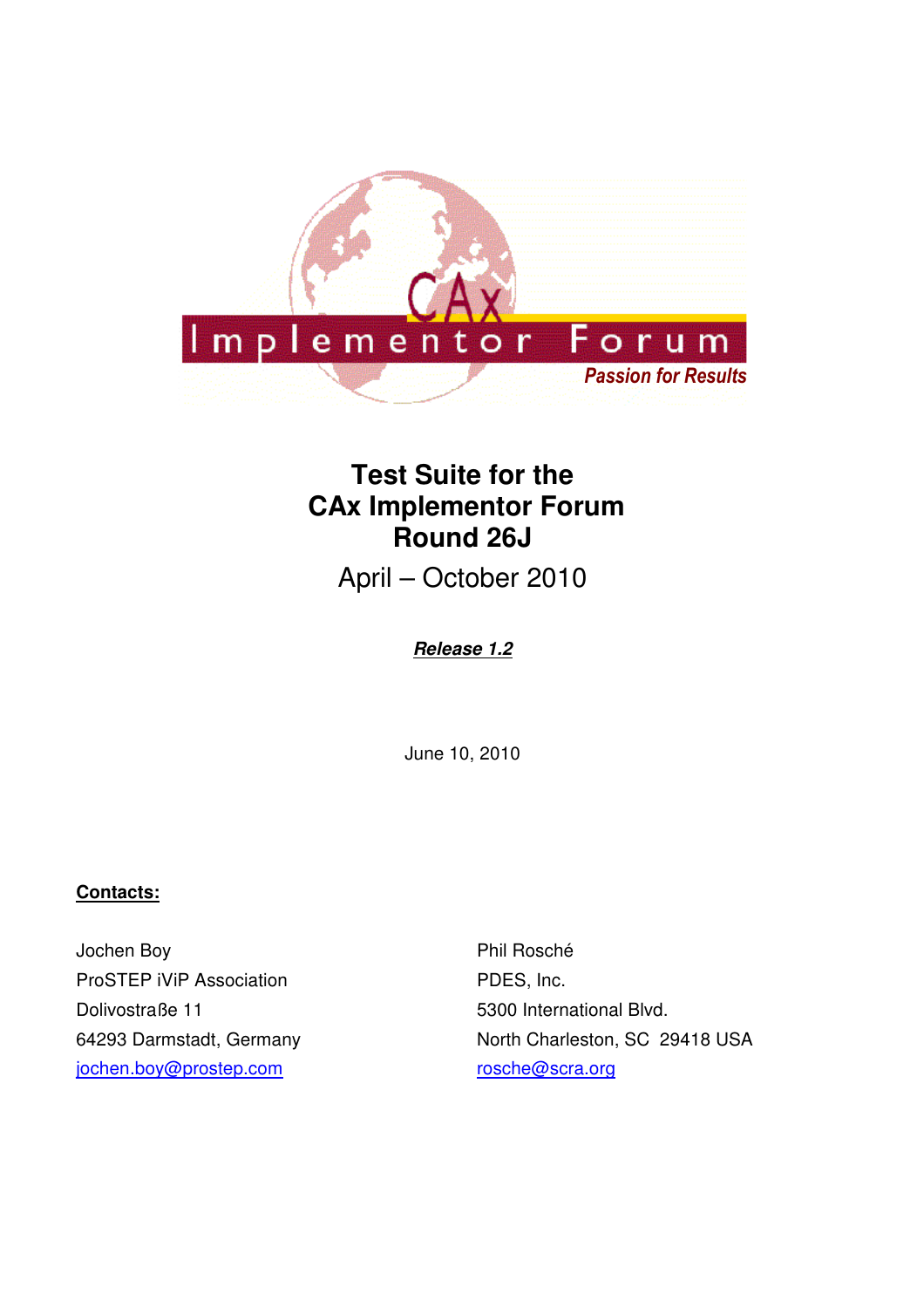| CAx Implementor Forum | 26 <sup>th</sup> Test Round |
|-----------------------|-----------------------------|
|                       |                             |

# **Contents:**

| 1.0           |                                                          |
|---------------|----------------------------------------------------------|
| 1.1           |                                                          |
| 1.2           |                                                          |
| 1.3           |                                                          |
| 1.4           |                                                          |
| 2.0           |                                                          |
| 2.1           |                                                          |
| 2.1.1         |                                                          |
| 2.1.2         |                                                          |
| 2.1.3         |                                                          |
| $2.2^{\circ}$ | Model SP2: PMI Representation & Semantic Presentation 10 |
| 2.2.1         |                                                          |
| 2.2.2         |                                                          |
| 2.2.3         |                                                          |
| 2.3           |                                                          |
| 2.3.1         |                                                          |
| 2.3.2         |                                                          |
| 2.3.3         |                                                          |
| 2.4           |                                                          |
| 2.4.1         |                                                          |
| 2.4.2         |                                                          |
| 2.4.3         |                                                          |
| 3.0           |                                                          |
| 3.1           |                                                          |
| 3.1.1         |                                                          |
| 3.1.2         |                                                          |
| 3.1.3         |                                                          |
| 3.1.4         |                                                          |
| 3.1.5         |                                                          |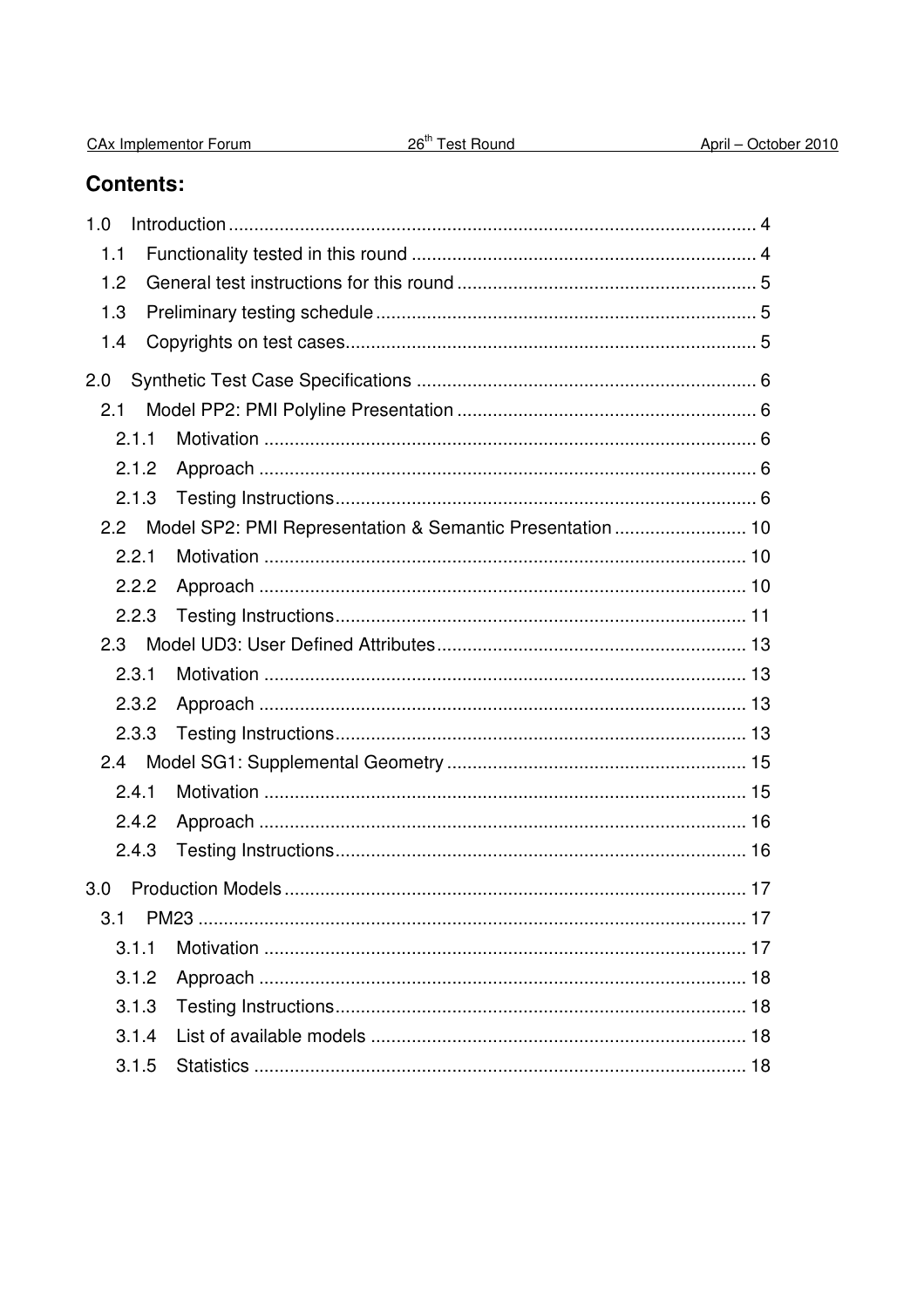# **1.0 Introduction**

This document describes the suite of test cases to be used for the twenty-sixth round of testing of the CAx Implementor Forum (CAx-IF). The CAx-IF is a joint testing forum organized by PDES, Inc. and the ProSTEP iViP Association. The test rounds of the CAx-IF concentrate primarily on testing the interoperability and conformance of STEP processors based on AP203 and AP214.

The test rounds in general combine testing of synthetic and production models. Production models will in most cases be provided by the member companies of the organizations PDES, Inc. and ProSTEP iViP Association. When production models are not available from the member companies, "production-like" models will be solicited from the various CAx-IF participants.

This test suite includes synthetic models for testing the following capabilities: Presentation of Product Manufacturing Information (PMI), both as Polylines and semantically based on Representation, User Defined Attributes, and Supplemental Geometry.

Production models are provided for assemblies and piece parts. The basis for the production test cases is native CAD models. Each test case therefore originates from a single CAD system, and the set of test cases to be pre-processed (converted to STEP files) is unique for each CAD system. After pre-processing, the resulting STEP files are then to be imported/post-processed/read in by the rest of the participants.

# **1.1 Functionality tested in this round**

Functionality tested in this round relates to:

- **Product Manufacturing Information (PMI)** describes the capability to embed information about dimensions, tolerances and other parameters which are necessary input for the manufacturing of the part from the 3D model. In Round26J, the focus will be on the two main approaches for the transfer of PMI in the 3D model:
	- $\circ$  "Polyline Presentation" refers to breaking down each annotation into polylines and arcs, and exchanging them as wireframe geometry. This preserves the exact shape of the annotation, but is human readable only.
	- o "Representation and Semantic Presentation" relies on the "Representation" capability to render the information contents to be displayed. These are supplemented with basic styling and positioning information, to enable the importing CAD system to re-create the annotation elements using its internal PMI capability, and may be supplemented with additional textual information.
	- $\circ$  In Round26J, both capabilities will be extended by using an advanced approach for the implementation of Saved Views, and adding section views as well.
- **User Defined Attributes** are descriptions or values that can be added by the user in the CAD system and associated with a part or geometric elements in the model. Material or production costs are an example for this. This has been tested for some rounds, and the scope is being extended further in Round26J.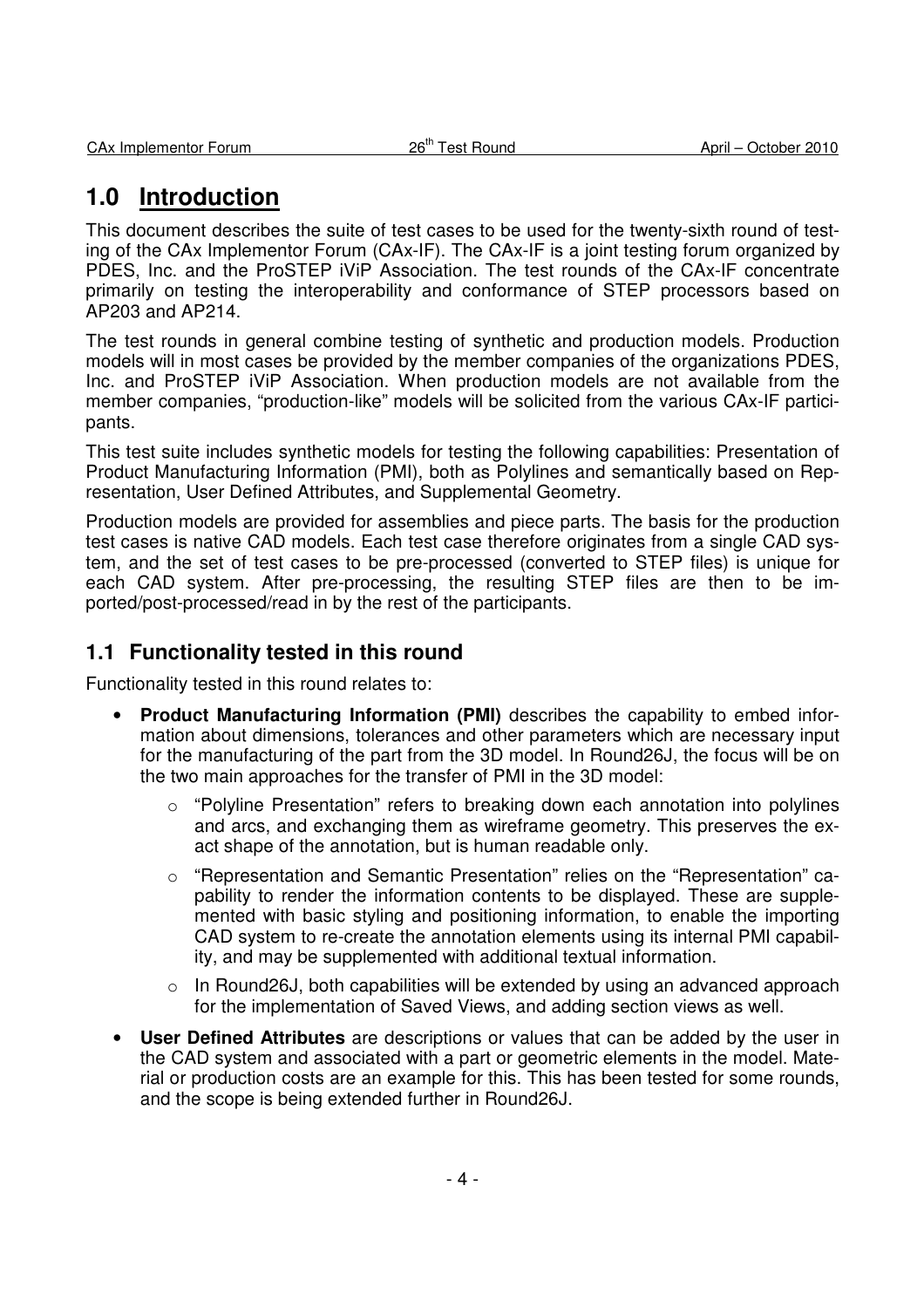- **Supplemental Geometry** defines all geometric elements in a model that do not belong to the manufactured shape of the part, but serve as a reference basis for other information, such as the center line of a hole for example. This will be the final test of this functionality.
- **Production Models** are included in this round of testing in addition to the synthetic models for the above capabilities.

# **1.2 General test instructions for this round**

The general procedures for communication of models and statistics are outlined in a separate document 'General Testing Instructions'. The general instructions can be retrieved from CAx Implementor Forum web sites. The latest version is v1.7, dated July 2008.

# **1.3 Preliminary testing schedule**

| Date               | Action                                                     |  |
|--------------------|------------------------------------------------------------|--|
| May 5, 2010        | Test Suite available /                                     |  |
| (Wed)              | 1st CAx Implementor Forum conference call                  |  |
| ASAP               | Production Models (native) released                        |  |
| July 30 (Fri)      | Initial STEP files and native stats due                    |  |
| August 25          | STEP files and native stats frozen /                       |  |
| (Wed)              | Initial release of files for testing                       |  |
| September 8 (Wed)  | Initial Target stats due / 2 <sup>nd</sup> conference call |  |
| September 29 (Wed) | Target stats frozen / 3rd conference call                  |  |
| October 5 (Tue)    | Review meeting for test round                              |  |
| October 6 - 7      | CAx Implementor Forum meeting,                             |  |
| (Wed – Thu)        | Darmstadt, Germany                                         |  |

The following schedule has been agreed on for Round 26J:

The CAx-IF meeting will take place in conjunction with an "Infoplatform" user group meeting. In addition, conference calls and web sessions will be available for those not attending the meeting to dial in.

# **1.4 Copyrights on test cases**

None of the production test cases which were provided by the PDES, Inc. and ProSTEP iViP member companies are released for any purpose. The test cases can be freely distributed among the CAx-IF members, and can be used for any purposes that are related to CAx-IF testing (i.e. testing, documentation of testing efforts), as long as a reference to the originating company is made.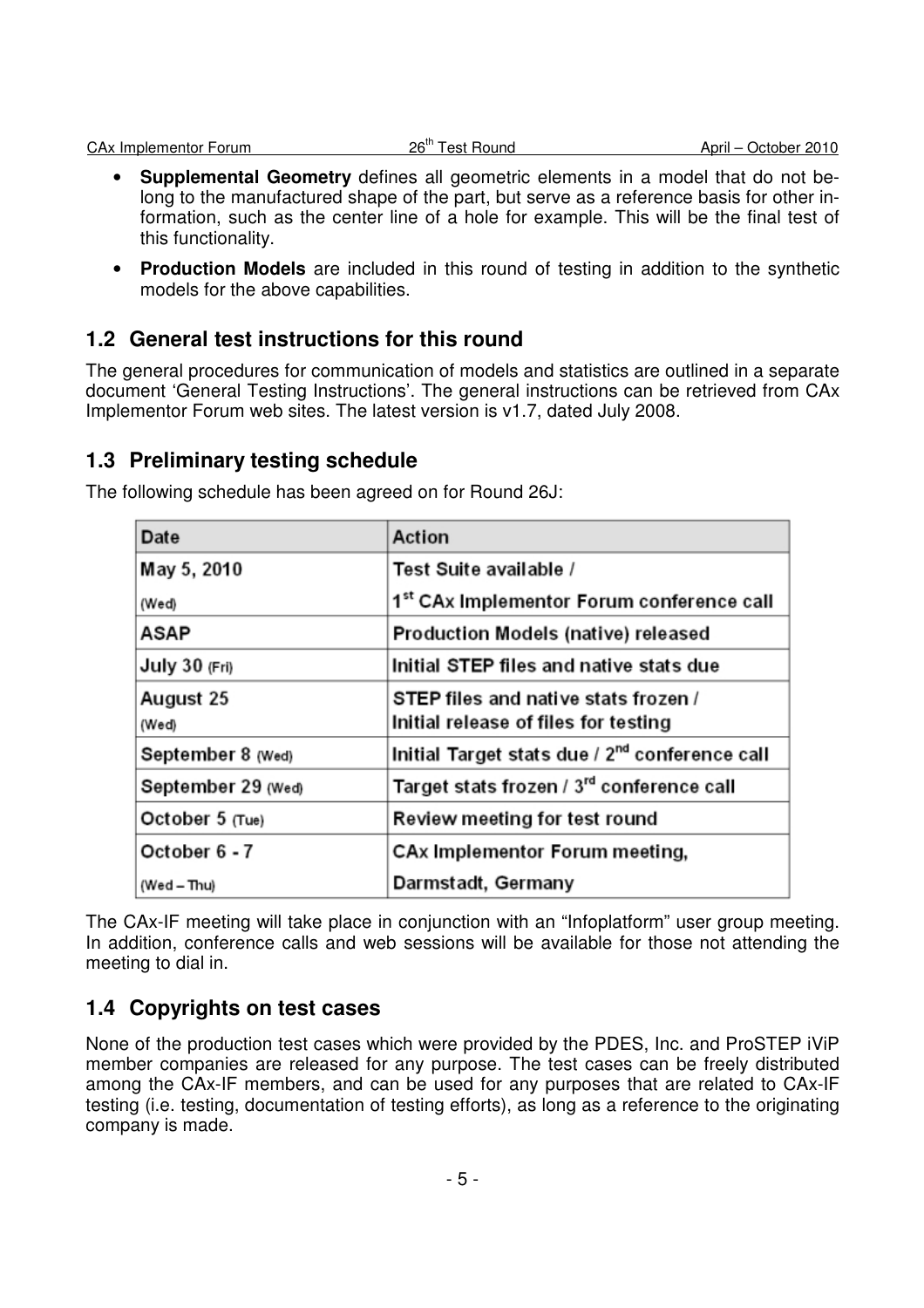The test cases must not be used for any purposes other than the CAx-IF testing or outside of PDES, Inc. and ProSTEP iViP.

# **2.0 Synthetic Test Case Specifications**

# **2.1 Model PP2: PMI Polyline Presentation**

All information about this test case can also be viewed in CAESAR on its Information page.

### **2.1.1 Motivation**

Product Manufacturing Information is required for a number of business use cases in the context of STEP data exchange. Among others, they are a prerequisite for long-term data archiving. In addition, the PMI can be used to drive downstream applications such as coordinate measuring and manufacturing.

For documentation and long-term archiving purposes, the Polyline Presentation approach was suggested and developed by the LOTAR project group. It presents the PMI within the 3D model, broken down into lines and arcs, so that is looks exactly as generated by the native system.

### **2.1.2 Approach**

The approach to be used is described in the latest working draft (at least version 2.6, dated April 20, 2010) of the "Recommended Practices for PMI Representation & Presentation", which can be found in the member area of the CAx-IF web sites under "Information on Round26J of Testing".

Within the "Polyline Presentation" area, the following functionalities are in scope of R26J:

- Polylines presenting stroked, outline and filled fonts
- Saved Views
- Section View
- PMI Validation Properties

The files shall be in either AP203 Ed.2 or AP214 Ed.3 format.

**Note** that **all** CAx-IF participants, even / especially those who have not implemented Polyline Presentation, are asked to import the resulting STEP files. Since the annotations basically are broken down into wireframe geometry (which has been tested in R20J-R21J), the question is to what extent the information can be found by arbitrary CAD systems.

## **2.1.3 Testing Instructions**

### **2.1.3.1 Test Models**

In Round 26J, PMI test models from the LOTAR pilot activities shall be used. The following three models have been selected. Native versions for CATIA, NX and Pro/E are available in CAx-IF File Repository under "Round 26J > PMI Models".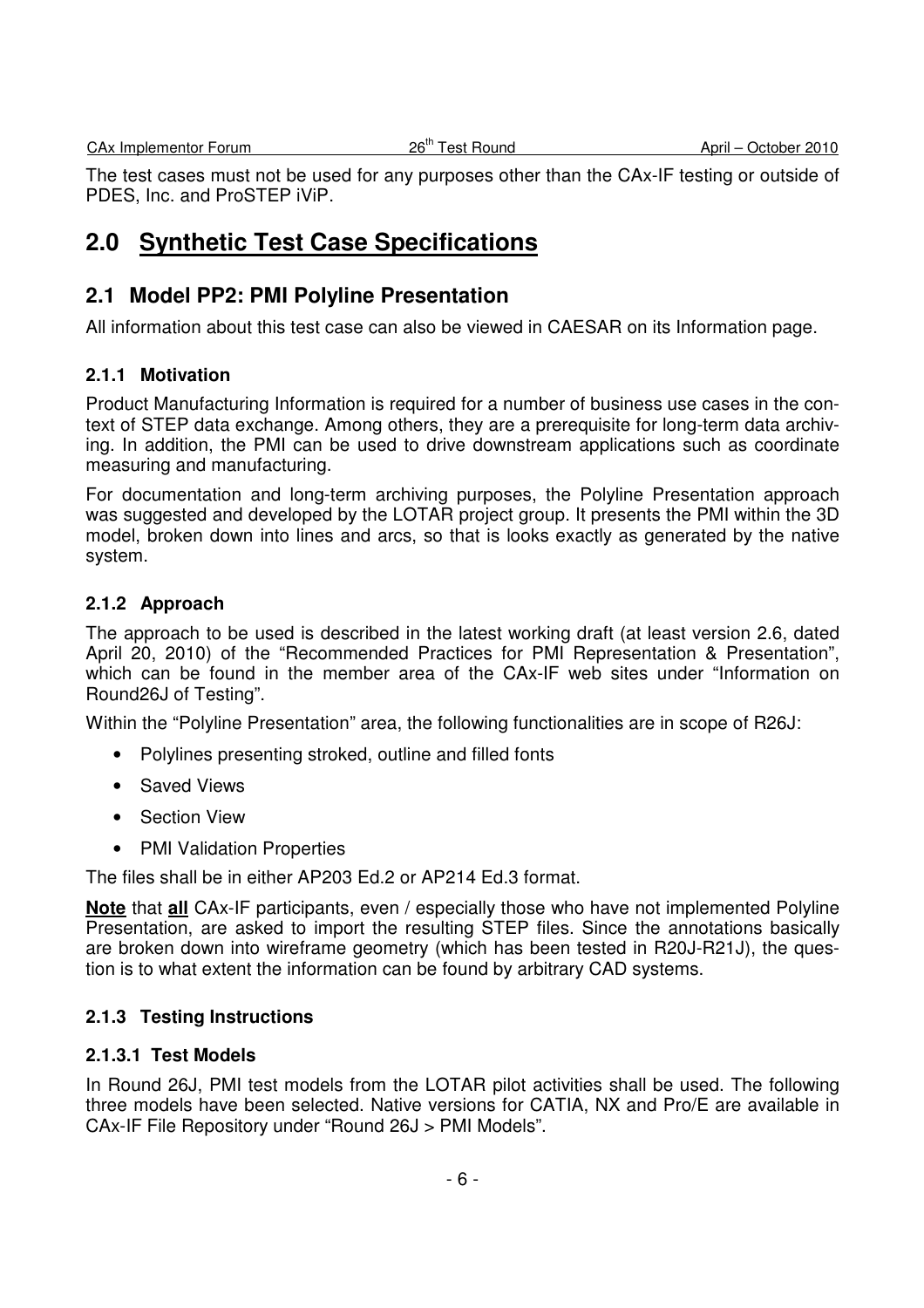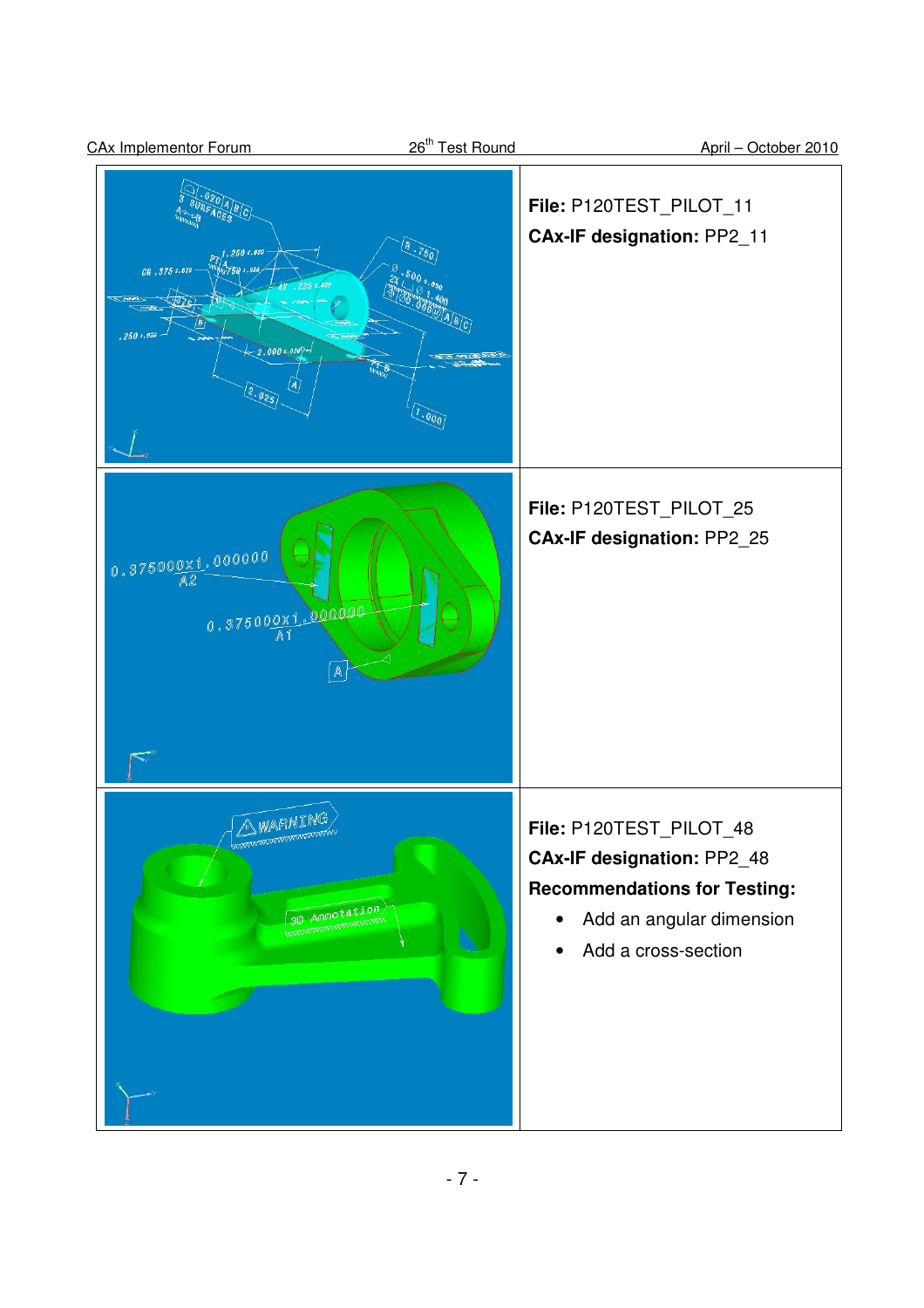### **2.1.3.2 Test Model Configuration**

The following functionality shall be included in the test files provided for this round of testing, as far as it has been implemented by the CAx-IF participants and is described in the Recommended Practices:

- Polyline Presentation include the PMI statements as Polyline annotations. Stroked, outline and filled fonts (and combinations) are allowed, as well as styling of the annotations (colors). The type of polylines used (3D or Filled) shall be stated in the "scope" field of the statistics.
- Definition of "Saved Views" as far as supported, include at least one saved view in the model, which contains a subset of annotations in the file, and provides a predefined position of the model in the design space. Further recommendations:
	- $\circ$  One of the views should be a "detail view", which does not show the entire model but only part of it by zooming in. This is to validate the "zoom factor" agreement reached during the R25J meeting.
	- $\circ$  For each view, a screenshot showing the model layout (displayed elements, orientation, zoom) shall be provided. Note that it is possible to attach several screenshots to one set of statistics in CAESAR. The name of the view shall be given as description for the screenshot.
	- o Both "basic" and "advanced" view implementation is allowed
	- $\circ$  To the "48" model, a view with a cross-section using a simple plane as section geometry shall be added.
- Cross-highlighting of annotations and annotated shape  $-$  if supported, include in the STEP file the information necessary to maintain the association between annotations and the annotated shape elements in a way, that after import, when highlighting an annotation, the shape elements annotated by it are highlighted too, and vice versa.
- **PMI Validation Properties for Polylines** if supported, include the validation properties
	- o "Polyline Curve Length" (section 10.3.1 in the PMI Rec.Pracs.)
	- o "Polyline Centroid" (section 10.3.2)
	- o "Equivalent Unicode String" (section 10.3.3)
	- o "Affected Geometry" (section 10.3.4)

in the files, and evaluate these after import.

**Note** that for the creation of the Equivalent Unicode String, the mapping as defined by the "Unicode String Project" report (Revision I) shall be used. This document is available in the member areas of the CAx-IF homepages, under "Relevant LOTAR Documents for CAx-IF Testing".

## **2.1.3.3 Statistics**

For each STEP file exported or imported for the PP2 test case, vendors must submit the corresponding statistics to CAESAR. To do so, go to the [ PP2 Data Sheet ], and either fill in the web form, or upload a comma-delimited file (.csv) with the data as listed below.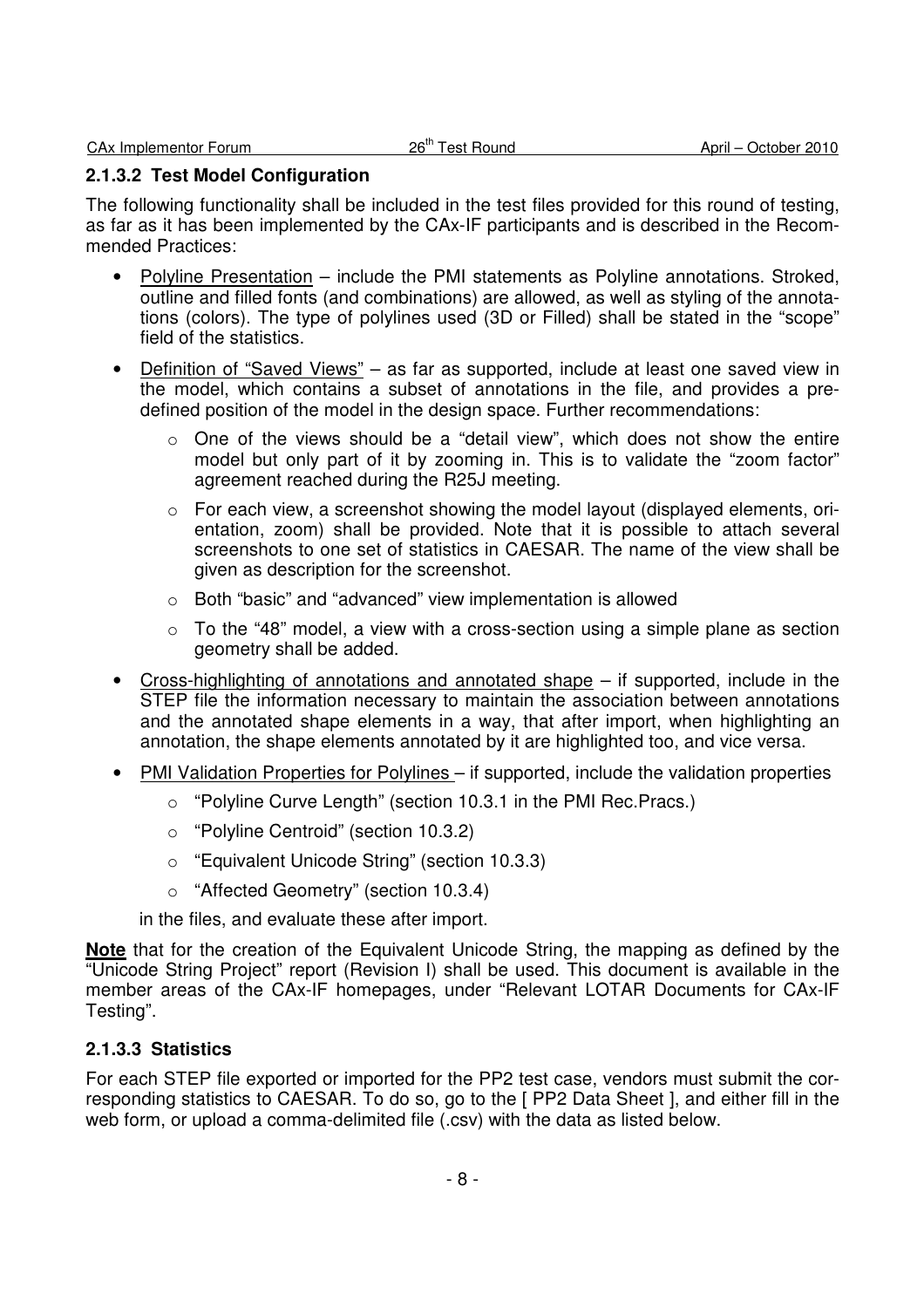|  | CAx Implementor Forum | $26^{\text{th}}$<br>Γest Round | October 2010<br>April – |
|--|-----------------------|--------------------------------|-------------------------|
|--|-----------------------|--------------------------------|-------------------------|

### **Native Statistics**

When exporting a STEP file, report what data importing systems should expect to find. For numeric statistics, enter the respective value, or 'na' if not supported. For other statistics, select either 'full support' (i.e. test case and Rec.Pracs. definitions are fulfilled), 'limited support' (meaning the implementation does not meet all criteria and issues may be expected on import), or 'na' if not supported.

### **Target Statistics**

When importing a STEP file, report the results found after processing the file as described in the table below.

### **Screenshots**

For each Saved View in the model, provide one screenshot which illustrates the layout (displayed geometry and annotation, model orientation, and zoom factor). Give the name of the view as the description of the screenshot.

**Note** that in order to count the PMI elements for the statistics, as per agreement during the Round 22J Review Meeting, the names of the geometric\_curve\_sets shall be considered.

See Table 6 (section 8.2) in the PMI Recommended Practices for details.

### **Data Sheet Columns**

| column name        | description                                                                                                                                                  |  |  |
|--------------------|--------------------------------------------------------------------------------------------------------------------------------------------------------------|--|--|
| lmodel             | The name of the test model, here: 'PP2'                                                                                                                      |  |  |
| system n           | The system code of the CAD system creating the STEP file                                                                                                     |  |  |
| system_t           | The system code of the CAD system importing the STEP file. For<br>native stats, enter 'stp'                                                                  |  |  |
| scope              | A short designation of the scope tested in the model. In the case of<br>PP2 it is one of "3D Polylines", "Filled Polylines" or "3D and Filled<br>Polylines". |  |  |
| dimension          | The number of dimensions processed                                                                                                                           |  |  |
| datums             | The number of datums processed                                                                                                                               |  |  |
| datum targets      | The number of datum targets processed                                                                                                                        |  |  |
| <b>Itolerances</b> | The number of tolerances processed                                                                                                                           |  |  |
| labels             | The number of labels processed                                                                                                                               |  |  |
| saved view         | The name of the Saved View which is the basis for the view-<br>related statistics                                                                            |  |  |
| view annot         | The number of annotations included in the specified saved view.                                                                                              |  |  |
| view pos           | pass/fail, whether the model orientation and zoom factor stored for<br>the Saved View could be restored successfully.                                        |  |  |
| section view       | pass/fail, whether the section view (clipping plane and visible por-<br>tion of the model) was transferred correctly.                                        |  |  |
| highlight          | all/partial/none – whether the cross-highlighting for annotations<br>and annotated shape elements works correctly                                            |  |  |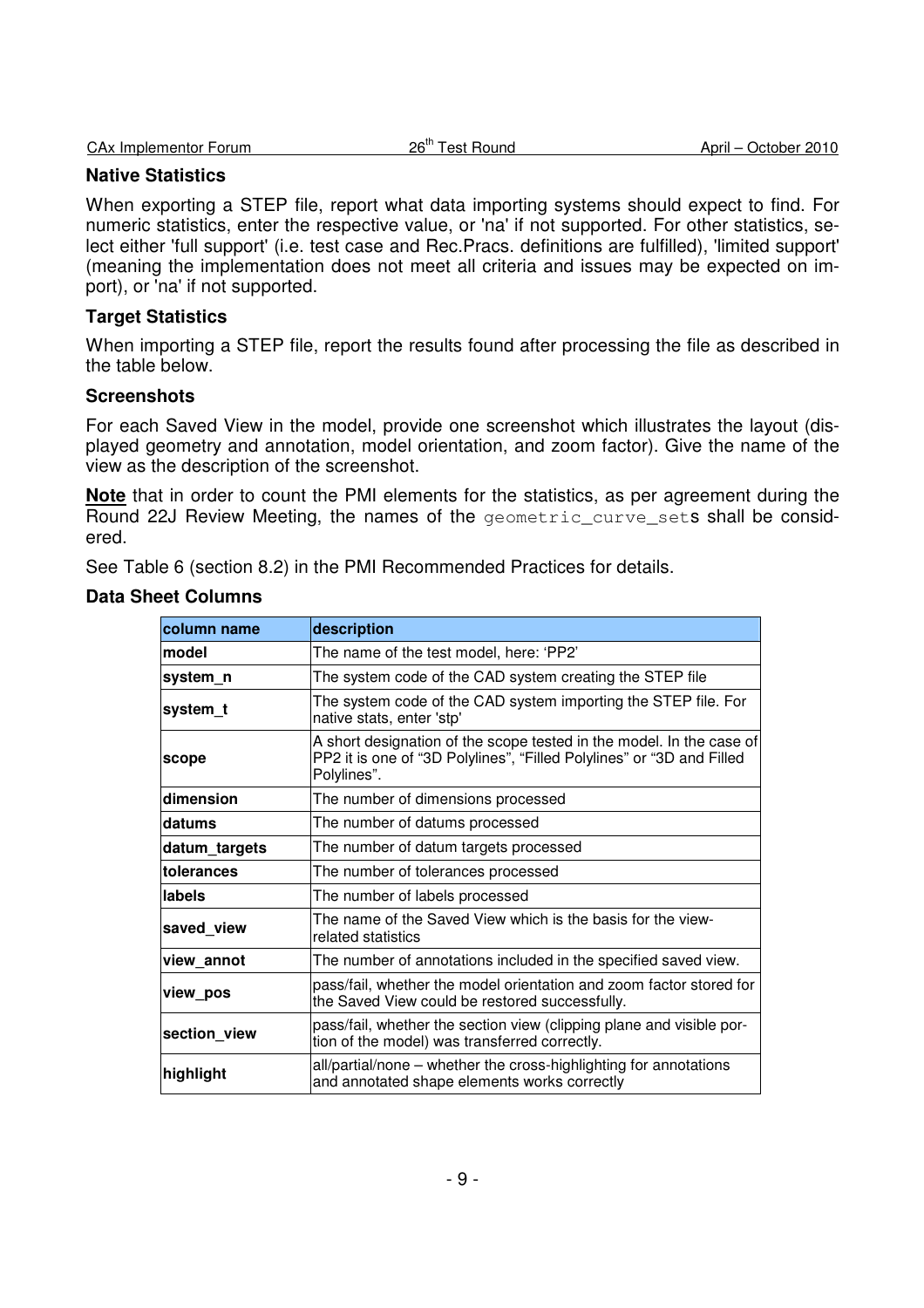CAx Implementor Forum 26<sup>th</sup> Test Round 20<sup>th</sup> Test Round April – October 2010

| poly_length   | all/partial/none – whether the lengths of the Polyline annotation<br>was validated successfully for all, some or none of the given anno-<br>tations.     |
|---------------|----------------------------------------------------------------------------------------------------------------------------------------------------------|
| poly cent     | all/partial/none – whether the positioning of the Polyline annotation<br>was validated successfully for all, some or none of the given anno-<br>tations. |
| eq unicode    | all/partial/none - if the encoding of the equivalent Unicode string<br>was correct for all, some or none of the given annotations.                       |
| valid poly vp | pass/fail, is the instantiation of the Polyline-related validation prop-<br>erties in the STEP file as per the PMI recommended practices?                |
| affected geo  | all/partial/none – whether the affected geometry could be validated<br>correctly for all, some or none of the PMI statements in the model.               |
| date          | The date when the statistics were last updated (will be filled in<br>automatically)                                                                      |
| <b>issues</b> | A short statement on issues with the file                                                                                                                |

# **2.2 Model SP2: PMI Representation & Semantic Presentation**

All information about this test case can also be viewed in CAESAR on its Information page.

## **2.2.1 Motivation**

Product Manufacturing Information is required for a number of business use cases in the context of STEP data exchange. Among others, they are a prerequisite for long-term data archiving. In addition, the PMI can be used to drive downstream applications such as coordinate measuring and manufacturing.

In contrast to the Polyline approach, Semantic Presentation relies on the PMI Representation capability to define the contents to be displayed, and supplements these with positioning and styling information to create the appropriate notes in 3D space. 3D Text Annotations including Unicode characters have been tested in previous rounds in preparation for this test case.

## **2.2.2 Approach**

The approach to be used is described in the latest working draft (at least version 2.6, dated April 20, 2010) of the "Recommended Practices for PMI Representation & Presentation", which can be found in the member area of the CAx-IF web sites under "Information on Round26J of Testing".

Within the "Representation and Semantic Presentation" area, the following functionalities are in scope of R26J:

- PMI Representation
- PMI Semantic Presentation
- Saved Views
- Section View
- PMI Validation Properties

The files shall be in either AP203 Ed.2 or AP214 Ed.3 format.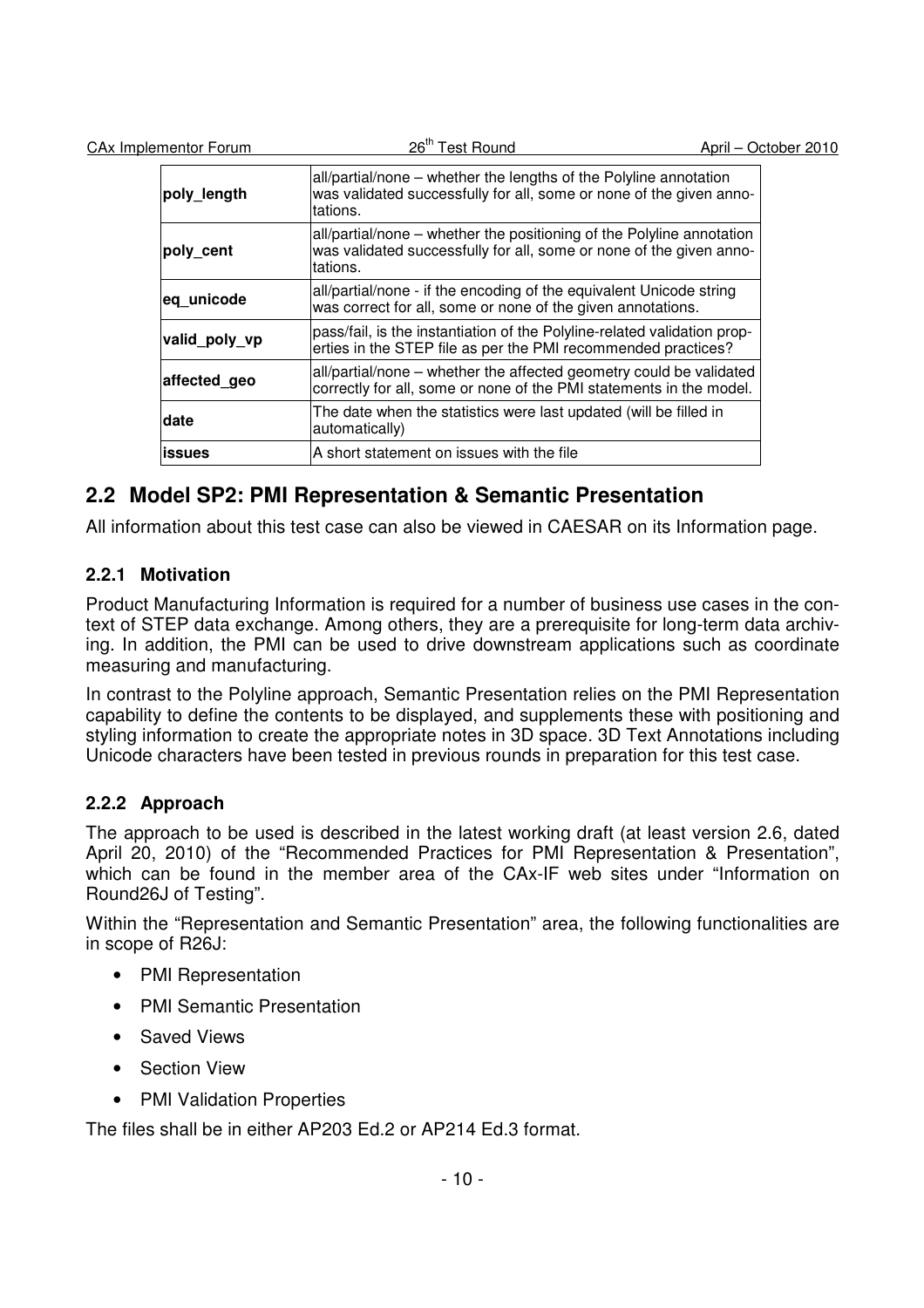### **2.2.3 Testing Instructions**

#### **2.2.3.1 Test Models**

In Round 26J, PMI test models from the LOTAR pilot activities shall be used. The following three models have been selected. Native versions for CATIA, NX and Pro/E are available in CAx-IF File Repository under "Round 26J > PMI Models".

Illustrations of the models are given in the PP2 Test Case, see section 2.1.3.1.

For this test, the models shall be named "SP2\_11", "SP2\_25" and "SP2\_48" respectively.

### **2.2.3.2 Test Model Configuration**

The following additional functionality should be included in the test files provided for this round of testing, as far as it has been implemented by the CAx-IF participants and is described in the Recommended Practices:

- PMI Representation the re-usable representation of PMI data should be included in all SP2 models to the extent supported by the native system.
- PMI Semantic Presentation In contrast to Polyline Presentation, this approach uses text literals and other dedicated STEP entities to transfer the annotations and their associated geometry (e.g. leader lines, symbols). Semantic Presentation should be included in the test models if and as far as supported by the native system.
- Definition of "Saved Views" as far as supported, include at least one saved view in the model, which contains a subset of annotations in the file, and provides a predefined position of the model in the design space. Further recommendations:
	- o One of the views should be a "detail view", which does not show the entire model but only part of it by zooming in. This is to validate the "zoom factor" agreement reached during the R25J meeting.
	- o For each view, a screenshot showing the model layout (displayed elements, orientation, zoom) shall be provided. Note that it is possible to attach several screenshots to one set of statistics in CAESAR. The name of the view shall be given as description for the screenshot.
	- o Both "basic" and "advanced" view implementation is allowed
	- $\circ$  To the "48" model, a view with a cross-section using a simple plane as section geometry shall be added.
- $Cross-highlighting of annotations and annotated shape if supported, include in the$ STEP file the information necessary to maintain the association between annotations and the annotated shape elements in a way, that after import, when highlighting an annotation, the shape elements annotated by it are highlighted, too, and vice versa.
- **PMI Validation Properties** if supported, include the validation properties
	- o "Total number of annotations / views" (section 10.1 in the PMI Rec.Pracs.)
	- o "Number of annotations per view" (section 10.2)
	- o "Affected Geometry" (section 10.3.4)

in the files, and evaluate these after import.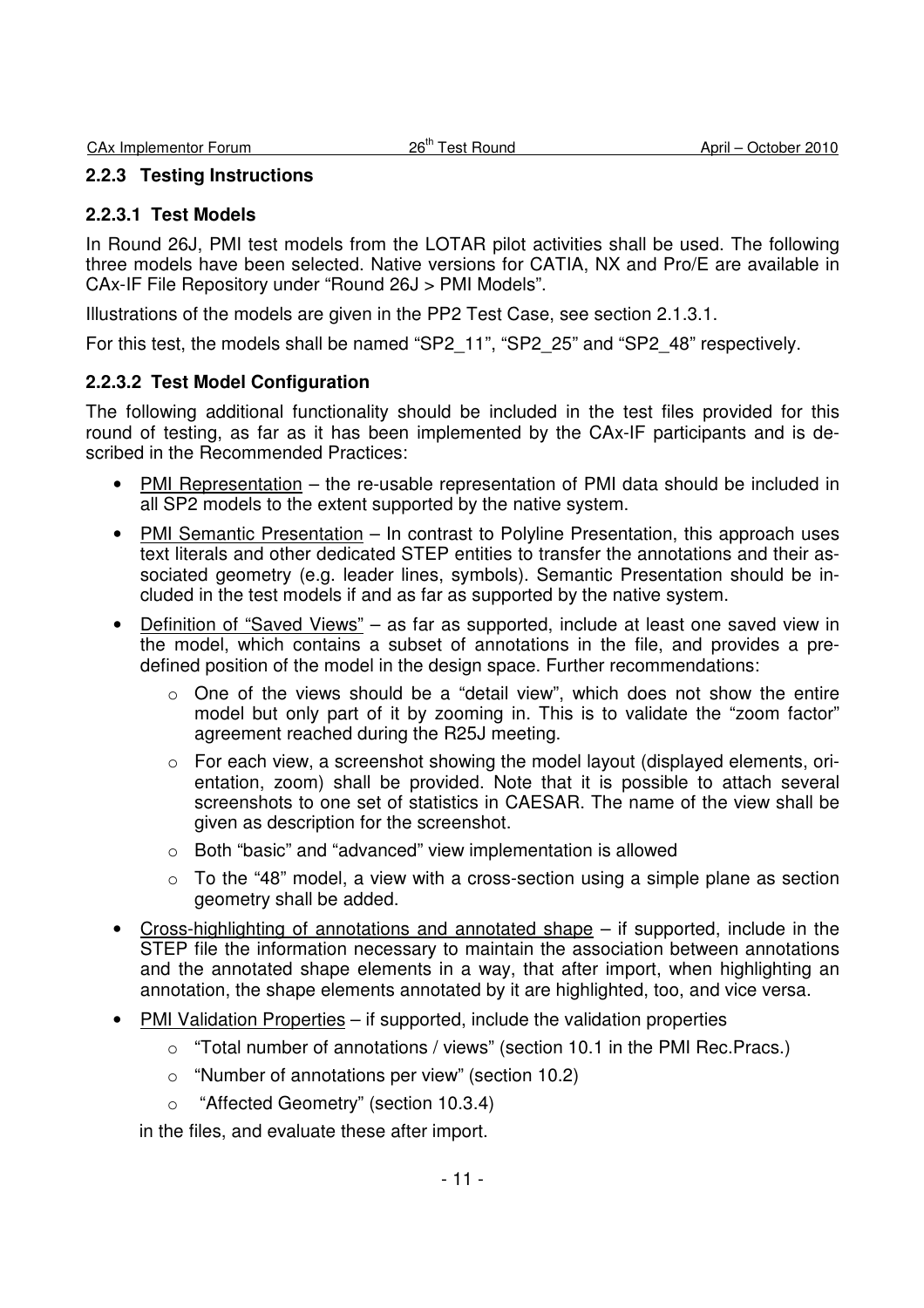| CAx           | $2e^{th}$ | 2010    |
|---------------|-----------|---------|
| ⊟mplementor H | Round     | October |
| Forum         | ⊥est      | April – |

**Note** that the "Affected Geometry" validation property is currently under development and has not yet been defined in detail for the semantic approach. It is offered here as a placeholder in case implementations become available during the test round.

**Note** that models with representation only, semantic presentation only, or both, are allowed in this test. This shall be stated in the "scope" column in the statistics.

### **2.2.3.3 Statistics**

For each STEP file exported or imported for the SP2 test case, vendors must submit the corresponding statistics. To do so, go to the [ SP2 Data Sheet ], and either fill in the web form, or upload a comma-delimited file (.csv) with the data as listed below.

### **Native Statistics**

When exporting a STEP file, report what data importing systems should expect to find. For numeric statistics, enter the respective value, or 'na' if not supported. For other statistics, select either 'full support' (i.e. test case and Rec.Pracs. definitions are fulfilled), 'limited support' (meaning the implementation does not meet all criteria and issues may be expected on import), or 'na' if not supported.

### **Target Statistics**

When importing a STEP file, report the results found after processing the file as described in the table below.

#### **Screenshots**

For each Saved View in the model, provide one screenshot which illustrates the layout (displayed geometry and annotation, model orientation, zoom factor). Give the name of the view as the description of the screenshot. **Note** that in order to count the GD&T elements for the statistics, as per agreement during the Round 22J Review Meeting, the actual STEP entity types (datum, datum\_target,…) shall be considered.

### **Data Sheet Columns**

| column name   | description                                                                                                                                       |  |
|---------------|---------------------------------------------------------------------------------------------------------------------------------------------------|--|
| Imodel        | The name of the test model, here: 'PP2'                                                                                                           |  |
| system_n      | The system code of the CAD system creating the STEP file                                                                                          |  |
| system t      | The system code of the CAD system importing the STEP file. For<br>native stats, enter 'stp'                                                       |  |
| scope         | A short designation of the scope tested in the model. In the case of<br>SP2, it is one of "Representation", "Semantic Presentation" or<br>"Both". |  |
| dimension     | The number of dimensions processed                                                                                                                |  |
| datums        | The number of datums processed                                                                                                                    |  |
| datum_targets | The number of datum targets processed                                                                                                             |  |
| tolerances    | The number of tolerances processed                                                                                                                |  |
| labels        | The number of labels processed                                                                                                                    |  |
| saved view    | The name of the Saved View which is the basis for the view-<br>related statistics                                                                 |  |
| lview annot   | The number of annotations included in the specified saved view.                                                                                   |  |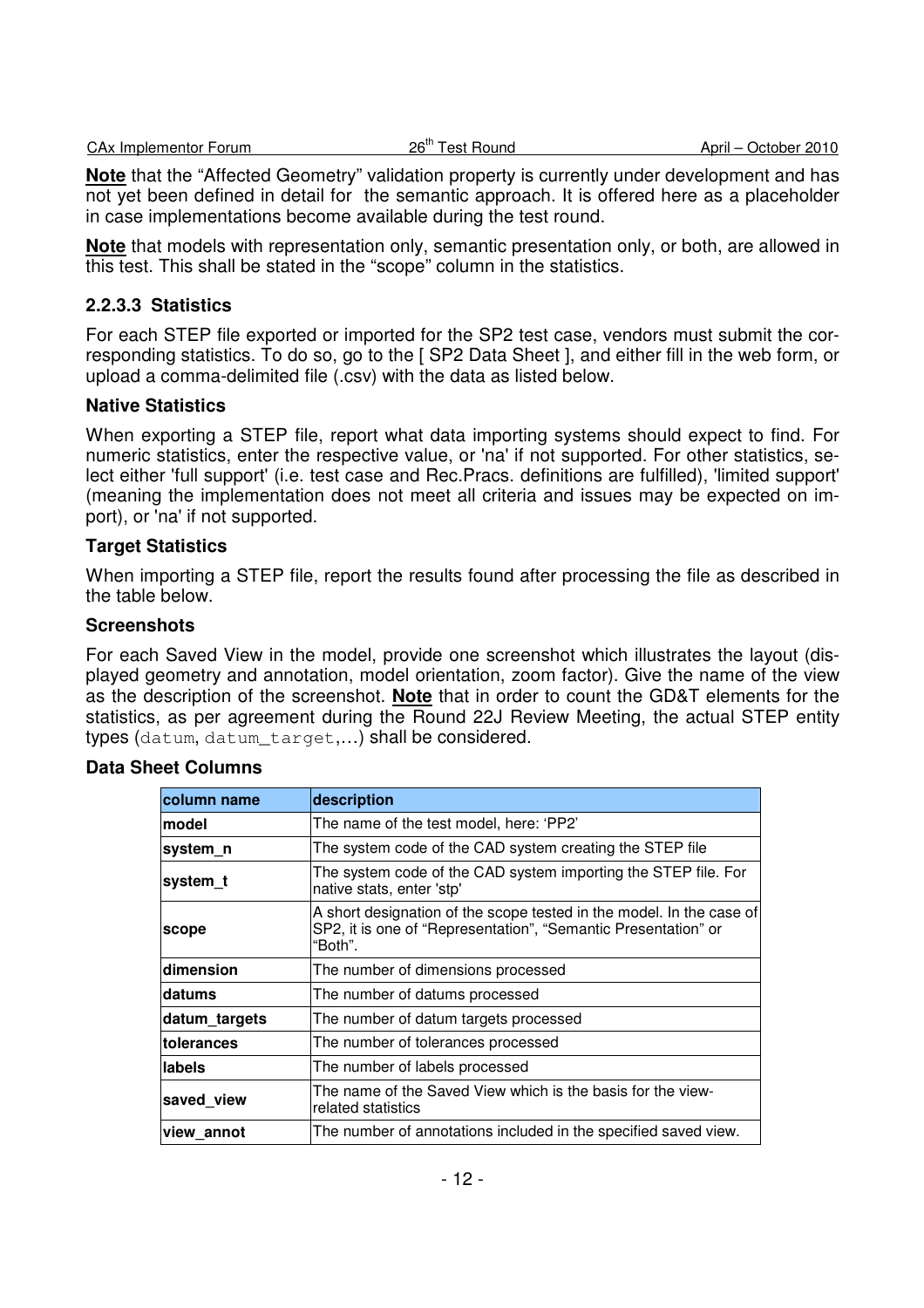| CAx Implementor Forum | 26 <sup>th</sup> Test Round                                                                                                                | April - October 2010 |
|-----------------------|--------------------------------------------------------------------------------------------------------------------------------------------|----------------------|
| view_pos              | pass/fail, whether the model orientation and zoom factor stored for<br>the Saved View could be restored successfully.                      |                      |
| section view          | pass/fail, whether the section view (clipping plane and visible por-<br>tion of the model) was transferred correctly.                      |                      |
| highlight             | all/partial/none - whether the cross-highlighting for annotations<br>and annotated shape elements works correctly                          |                      |
| affected geo          | all/partial/none – whether the affected geometry could be validated<br>correctly for all, some or none of the PMI statements in the model. |                      |
| <b>date</b>           | The date when the statistics were last updated (will be filled in<br>automatically)                                                        |                      |
| issues                | A short statement on issues with the file                                                                                                  |                      |

# **2.3 Model UD3: User Defined Attributes**

All information about this test case can also be viewed in CAESAR on its Information page.

# **2.3.1 Motivation**

Most CAD systems allow the user to add user-defined attributes in the form of key-value pairs to a part or shape. These carry information which can not be derived from the geometry, such as material costs, but is of relevance to downstream processes or for archiving purposes. In Round 26J, this capability will be extended to include UDA validation properties.

# **2.3.2 Approach**

The approach to be used to transfer the user-defined attributes is described in the Draft Recommended Practices for User Defined Attributes (v0.6, dated April 15, 2010), which are available in the member area of the CAx-IF homepages under "Information on Round 26J of Testing".

**Note** that the version 0.6 of the Recommended Practices includes some significant changes compared to the previous version 0.5 used in Round25J.

User Defined Attributes can be attached to either a single part, an instance of a component in an assembly, or a geometric element of its shape. Each attribute can be descriptive (i.e. the value is a text string) or numeric (with and without unit). Attributes and attribute values can also be grouped together.

Validation Properties for User Defined Attributes can be given by creating a count of how many attributes are attached where in model structure – i.e. at the part/product level or various classes of geometric elements – and by creating a count of the major attribute type classes (string, integer, real, boolean). The two sums have to match in the end.

# **2.3.3 Testing Instructions**

The User Defined Attributes shall be tested using the well-known as AS1 model.

**Note** that the LOTAR group has been queried for "real world" models containing a preferably large number of real (or at least realistic) user defined attributes. If they become available in time for R26J testing, they will be made available in the File Repository, and added here.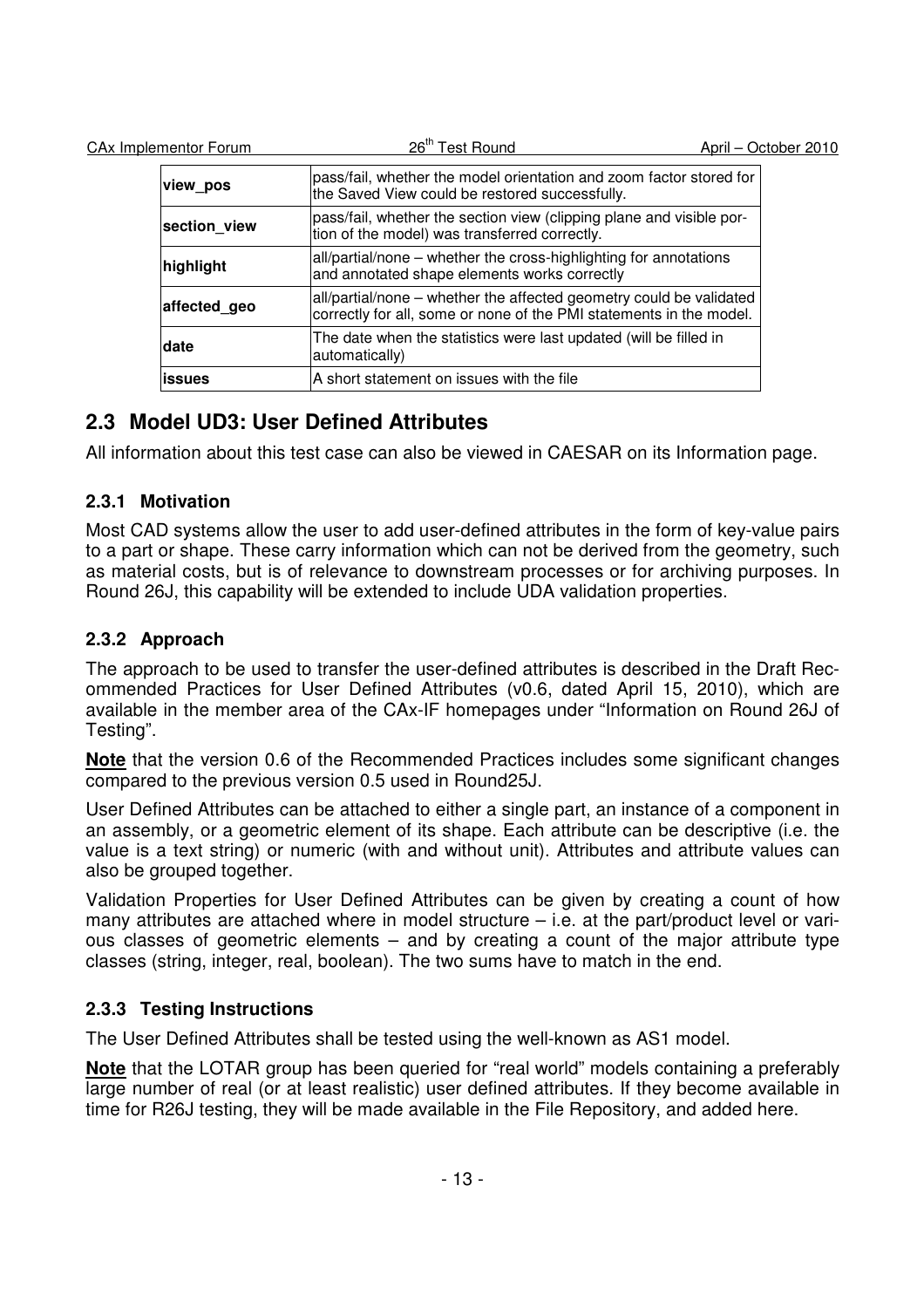#### **2.3.3.1 Construction of the model**

The following attributes are suggested values for use in the UD3 test. **Note** that the locations where the attributes should be attached (solid/surface, instance, part/product) are proposals, not mandatory. All attribute types should be contained in the model and attached in the file structure where meaningful for the originating system.

- To one of the faces of the 'plate' part, add a descriptive attribute (see section 5.2 in the Recommended Practices):
	- o Name: 'Surface Finish'
	- o Description: 'Anodize per specification MIL-A-8625, Type I'
- To the two instances of the L-bracket assembly, add a value attribute each (see section 5.1 in the Recommended Practices):
	- o Name: 'asm\_step'
	- o Values: 1. and 2. respectively
- To the 'plate' part, add a measure attribute (see section 5.1 in the Recommended Practices):
	- o Name: 'weight'
	- o Unit: kilograms (kg) or pounds (lbs)
	- o Value: <calculated weight of component preferred but generic value can be provided if necessary>

It is allowable to add additional information to each of the attributes (see section 5.4 in the Recommended Practices).

In addition, Validation Properties for the UDA shall be included, giving the following values (see section 7 in the Rec.Pracs.):

- the number of UDAs per model element type
- the number of UDAs per attribute type class

### **2.3.3.2 Statistics**

For each STEP file exported or imported for the UD3 test case, vendors must submit the corresponding statistics. To do so, go to the [ UD3 Data Sheet ], and either fill in the web form, or upload a comma-delimited file (.csv) with the data as listed below.

#### **Native Statistics**

When exporting a STEP file, report what data importing systems should expect to find. For numeric statistics, enter the respective value, or 'na' if not supported. For other statistics, select either 'full support' (i.e. test case and Rec.Pracs. definitions are fulfilled), 'limited support' (meaning the implementation does not meet all criteria and issues may be expected on import), or 'na' if not supported.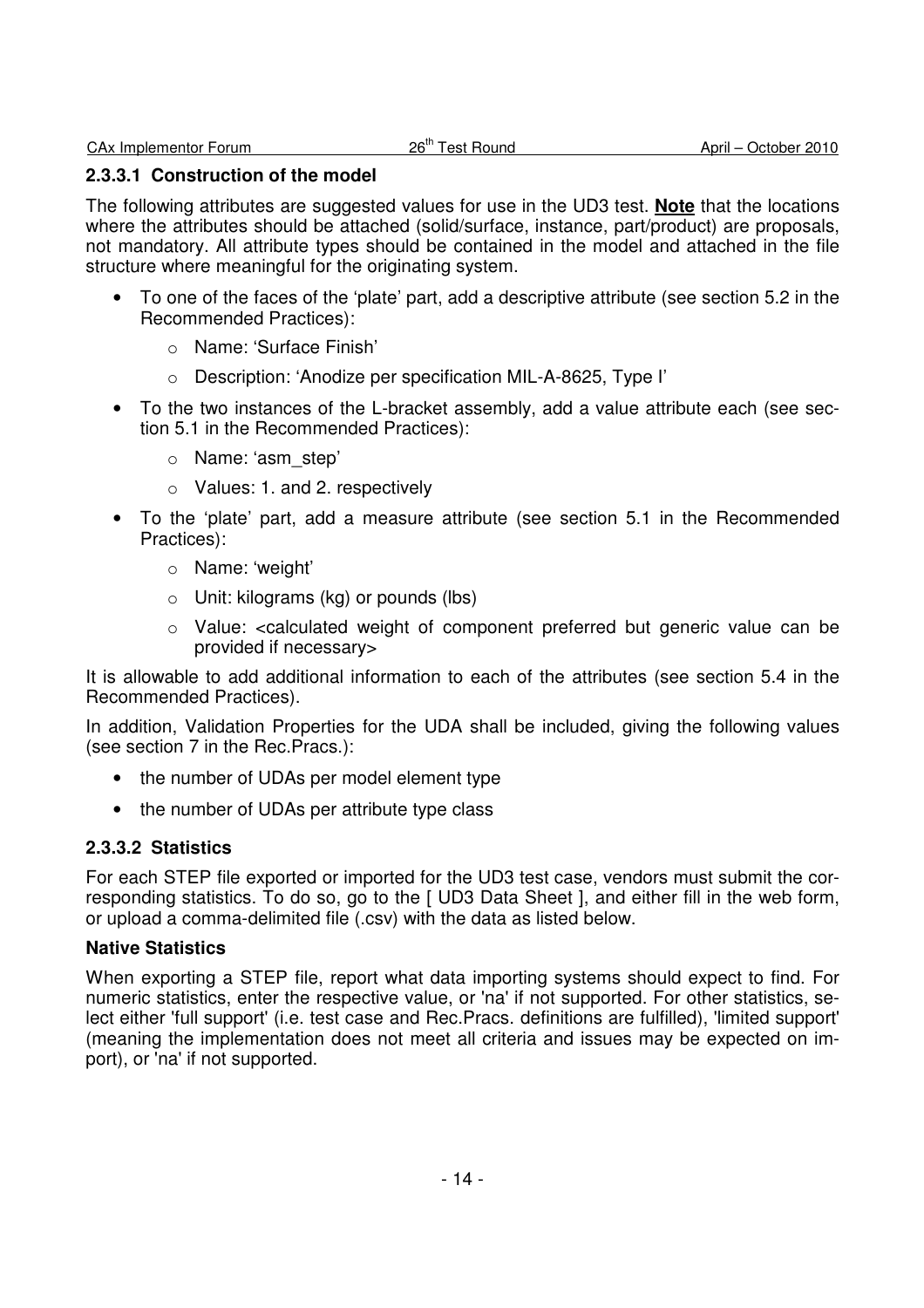## **Target Statistics**

When importing a STEP file, report the results found after processing the file as described in the table below.

## **Data Sheet Columns**

| column name   | description                                                                                                                                                                                |  |  |
|---------------|--------------------------------------------------------------------------------------------------------------------------------------------------------------------------------------------|--|--|
| Imodel        | The name of the test model, here: 'UD3'                                                                                                                                                    |  |  |
| system n      | The system code of the CAD system creating the STEP file                                                                                                                                   |  |  |
| system t      | The system code of the CAD system importing the STEP file. For<br>native stats, enter 'stp'                                                                                                |  |  |
| face attr     | pass/fail, have the User Defined Attributes at the solid/surface<br>level been processed correctly?                                                                                        |  |  |
| instance attr | pass/fail, have the User Defined Attributes at the assembly com-<br>ponent instance level been processed correctly?                                                                        |  |  |
| part attr     | pass/fail, have the User Defined Attributes at the part/product level<br>been processed correctly?                                                                                         |  |  |
| valid attr    | pass/fail, is the instantiation of the User Defined Attributes as per<br>the Recommended Practices?                                                                                        |  |  |
| uda_part_vp   | pass/fail, has the number of User Defined Attributes at the<br>Part/Product level been processed correctly? This includes UDA<br>VP at assembly component instances and for groups of UDA. |  |  |
| uda_geo_vp    | pass/fail, has the number of User Defined Attributes at the Geome-<br>try level been processed correctly?                                                                                  |  |  |
| uda_type_vp   | pass/fail, has the number of User Defined Attributes per attribute<br>type class (booelan/integer/real/string) been processed correctly?                                                   |  |  |
| uda group     | pass/fail, have the groups of attributes and values been processed<br>correctly?                                                                                                           |  |  |
| date          | The date when the statistics were last updated (will be filled in<br>automatically)                                                                                                        |  |  |
| <b>issues</b> | A short statement on issues with the file                                                                                                                                                  |  |  |

# **2.4 Model SG1: Supplemental Geometry**

All information about this test case can also be viewed in CAESAR on its Information page.

## **2.4.1 Motivation**

When designing a part in a CAD system, geometrical elements are often created that do not belong to the actual, i.e. manufactured, shape of the part, but are used to either create other geometric shapes, or to relate additional information about the part.

The main business applications for this capability are the transfer of reference elements for PMI information, such as cutting planes and center lines, and named axis placements as tool targets for machining applications.

In Round 26J, this capability will be tested for the third time.

In preparation for the release of the final (public) version of the corresponding Recommended Practices, all participants in this test case are asked to provide at least one test file which has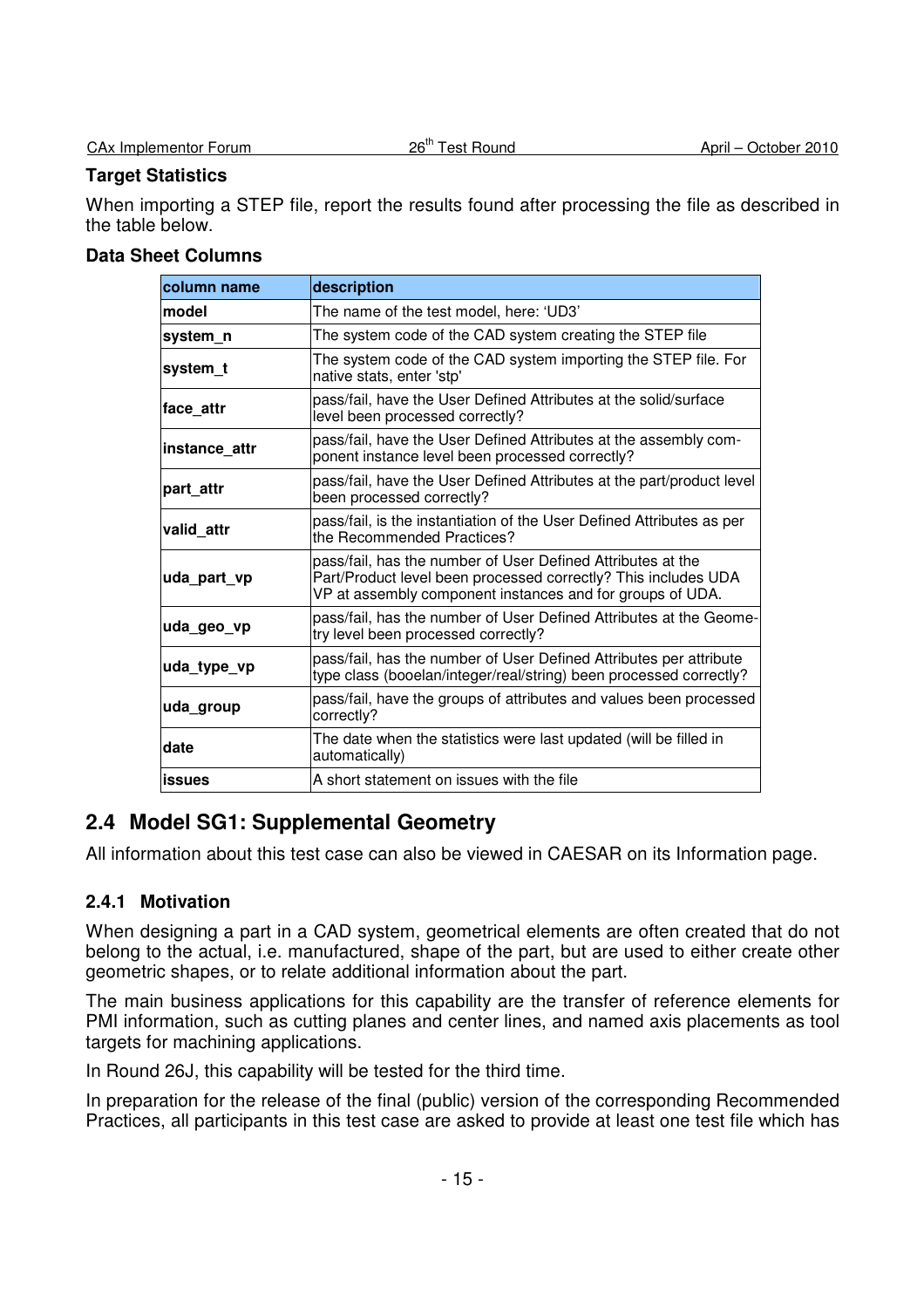only Supplemental Geometry, without PMI attached to it. These files, if tested successfully and syntactically and structurally clean, will be added to the STEP File Library on the CAx-IF homepage.

## **2.4.2 Approach**

The approach to be used is described in the Draft Recommended Practices for Supplemental Geometry (v0.5), which is available in the member area of the CAx-IF homepages under "Information on Round 26J of Testing".

## **2.4.3 Testing Instructions**

The transfer of supplemental geometry will be tested using a simple test model (see below). The following elements shall be included:

- The center line for the cylindrical hole through the part
- A reference plane at the upper end of the truncated cone, its face normal parallel to the center line of the hole
- Four named axis placements along the outer top edge of the part

**Note** that when comparing the results, the supplemental geometry elements may look differently in different CAD systems (e.g. bounded vs. unbounded plane). The essential criteria are they correctly identified as supplemental geometry elements in the target system.

In addition to the scope tested in previous rounds, for those systems supporting it, PMI elements shall be added referencing supplemental geometry elements. For an example illustration, see the Supplemental Geometry Rec.Pracs. It is recommended to add a datum to the reference plane and a dimension to the center axis, plus a tolerance referencing the datum to define meaningful PMI content.

Both Polyline or Semantic Presentation can be used to display these. It is recommended to note the approach used in the "issues" column of the statistics. If no PMI elements are included, the respective columns in the statistics shall be filled with "na".

## **2.4.3.1 Construction of the SG1 model**



Dimensions for the part are arbitrary; suggested values are height 15cm, base diameter 10cm and tip diameter 5cm.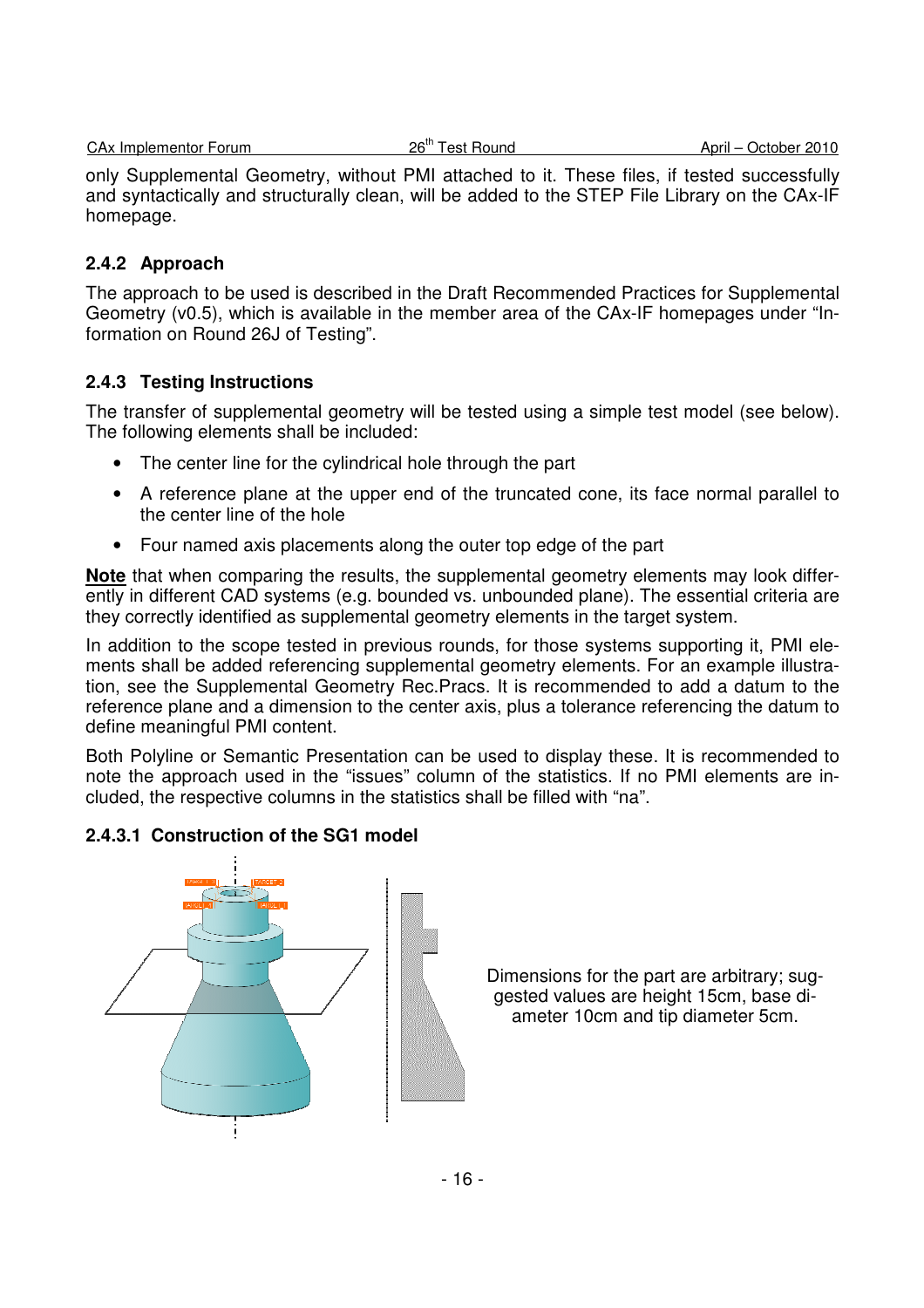| <b>CAx Implementor Forum</b> | 26 <sup>th</sup> To<br><b>Test Round</b> | April – C<br>October 2010 |
|------------------------------|------------------------------------------|---------------------------|
|                              |                                          |                           |

## **2.4.3.2 Statistics**

For each STEP file exported or imported for the SG1 test case, vendors must submit the corresponding statistics. To do so, go to the [ SG1 Data Sheet ], and either fill in the web form, or upload a comma-delimited file (.csv) with the data as listed below.

## **Native Statistics**

When exporting a STEP file, report what data importing systems should expect to find. For numeric statistics, enter the respective value, or 'na' if not supported. For other statistics, select either 'full support' (i.e. test case and Rec.Pracs. definitions are fulfilled), 'limited support' (meaning the implementation does not meet all criteria and issues may be expected on import), or 'na' if not supported.

## **Target Statistics**

When importing a STEP file, report the results found after processing the file as described in the table below.

| column name    | description                                                                                                                                                                  |
|----------------|------------------------------------------------------------------------------------------------------------------------------------------------------------------------------|
| lmodel         | The name of the test model, here: 'UD3'                                                                                                                                      |
| system_n       | The system code of the CAD system creating the STEP file                                                                                                                     |
| system_t       | The system code of the CAD system importing the STEP file. For<br>native stats, enter 'stp'                                                                                  |
| center_line    | pass/fail, if the center line was found in the STEP file and correctly<br>displayed in the CAD system.                                                                       |
| ref plane      | pass/fail, if the reference plane was found in the STEP file and<br>correctly displayed in the CAD system.                                                                   |
| tool_tgt       | pass/fail, if the named axis placements (tool targets) were found in<br>the STEP file and correctly displayed in the CAD system or identi-<br>fied in the product structure. |
| valid_supp_geo | pass/fail, whether the implementation of the Supplemental Geome-<br>try elements in the STEP file is as defined in the recommended<br>practices.                             |
| date           | The date when the statistics were last updated (will be filled in<br>automatically)                                                                                          |
| issues         | A short statement on issues with the file                                                                                                                                    |

# **3.0 Production Models**

# **3.1 PM23**

All information about this test case can also be viewed in CAESAR on its Information page.

## **3.1.1 Motivation**

In an attempt to test the STEP processors on real world models, the CAx Implementor Forum will be testing production parts in this round and future rounds of CAx-IF testing. These production models are characteristic for components and assemblies that are encountered in the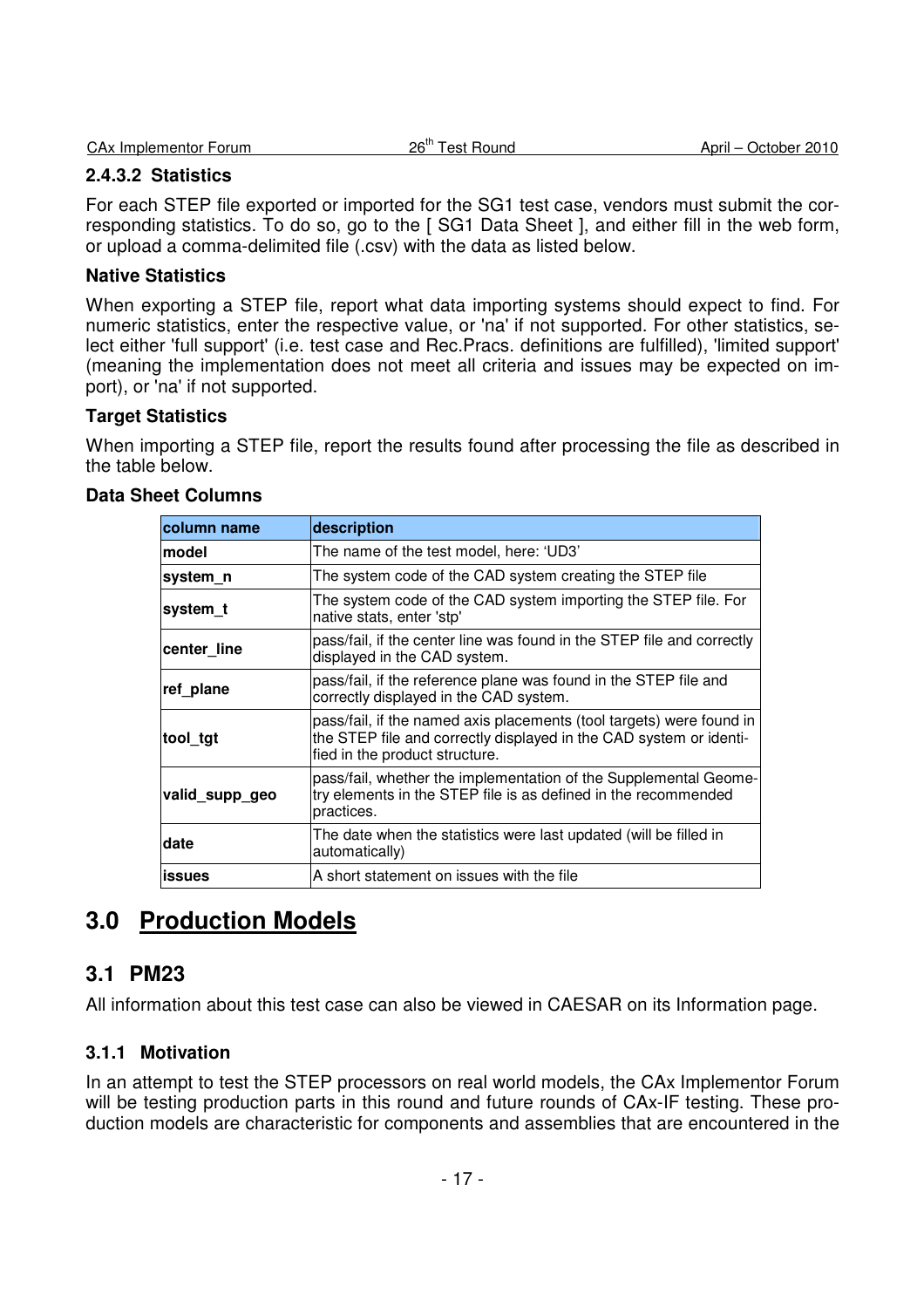| April<br>Round<br>. est ' | CA <sub>x</sub> Implementor Forum | $26^{\text{th}}$ | October 2010 |
|---------------------------|-----------------------------------|------------------|--------------|
|---------------------------|-----------------------------------|------------------|--------------|

aerospace and automotive industries. PDES, Inc. and ProSTEP iViP member companies and vendors have supplied these models. As they may contain data about current products of these companies, all native and STEP files related to these models have to be handled confidentially and their use is strictly limited to the CAx-IF activities.

## **3.1.2 Approach**

Testing of Production Models focuses mainly on data quality, not on specific functionalities. Assemblies should therefore be exported as a single STEP file. The file format should be either AP214-IS, AP214e3 or AP203e2. In order to support quality validation of the Production Model exchange, all vendors shall include the maximum level of Validation Properties they support, and report them in the statistics.

All source system native models and STEP files may be analyzed for data quality by the "CADIQ" developers. STEP syntax and structure will be checked by the CAx-IF facilitators. In order to enable an end-to-end analysis of the data exchange, all vendors importing Production Model STEP files may submit the resulting target model from their system along with the target statistics.

## **3.1.3 Testing Instructions**

The native models as provided by the user companies should be exported to STEP by all participants who maintain a STEP processor for the respective CAD system. The native models will be made available on the CAx-IF File Repository in the member area under "Round 26J > Production Models".

| <b>Model name</b>           | <b>Stats code</b> | <b>Native System</b> | <b>Remarks</b>               |
|-----------------------------|-------------------|----------------------|------------------------------|
| <b>Combiner Assembly</b>    | pm23 asm          | SolidWorks           | Courtesy of Rockwell-Collins |
| <b>Combiner Arm Casting</b> | pm23 cast         | SolidWorks           | Courtesy of Rockwell-Collins |
| <b>MFD Chassis</b>          | pm23              | <b>NX</b>            | Courtesy of Rockwell-Collins |
|                             |                   |                      |                              |

## **3.1.4 List of available models**

# **3.1.5 Statistics**

For each STEP file exported or imported for the PM23 test case, vendors must submit the corresponding statistics. To do so, go to the [ PM23 Data Sheet ], and either fill in the web form, or upload a comma-delimited file (.csv) with the data as listed below.

## **Native Statistics**

When exporting a STEP file, report what data importing systems should expect to find. For numeric statistics, enter the respective value, or 'na' if not supported. For other statistics, select either 'full support' (i.e. test case and Rec.Pracs. definitions are fulfilled), 'limited support' (meaning the implementation does not meet all criteria and issues may be expected on import), or 'na' if not supported.